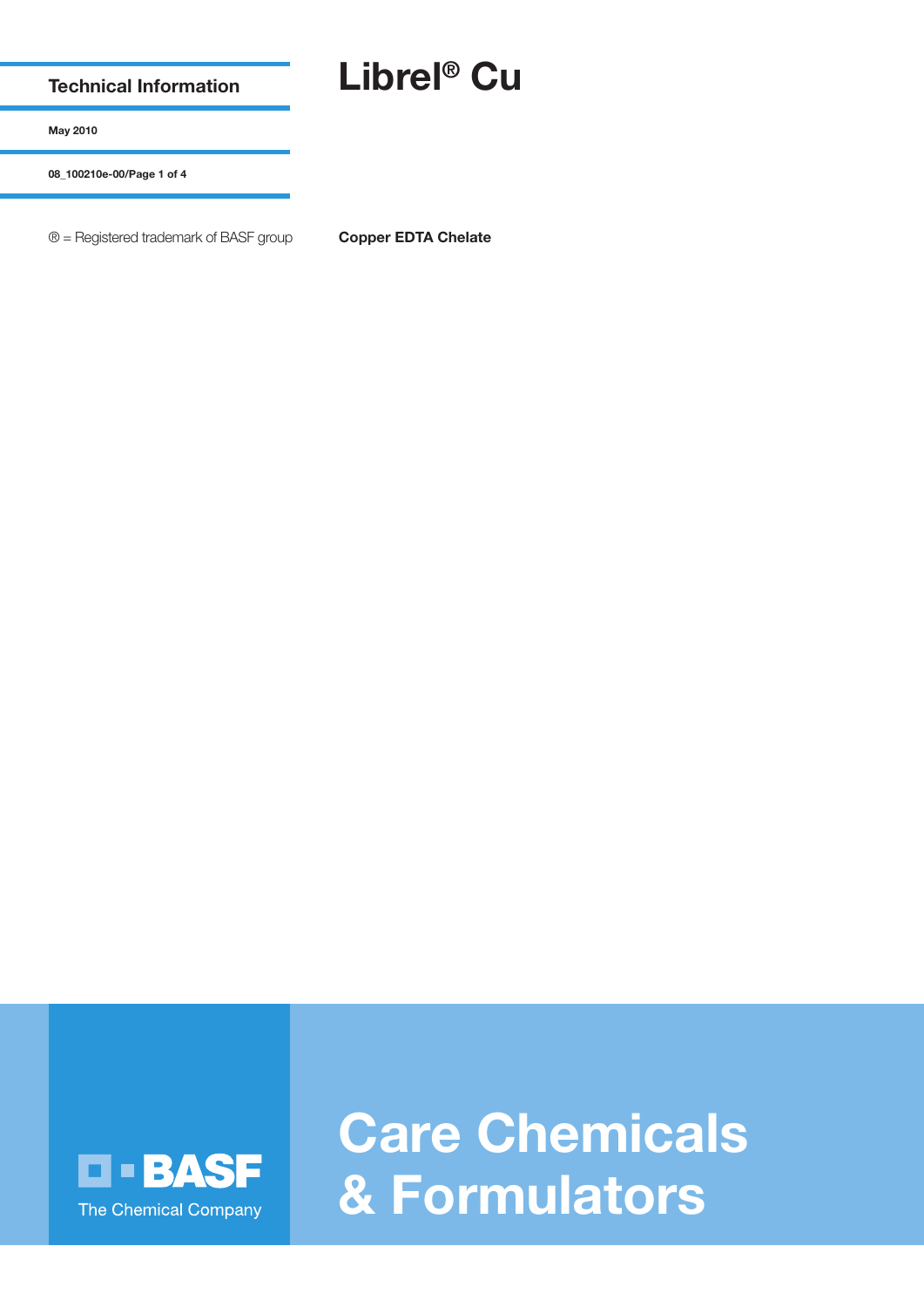## **Product Information**

| <b>Product Type</b>          | Micronutrient fertiliser conforming to the definition of an "EC FERTILISER".                                                                                                                                                                       |
|------------------------------|----------------------------------------------------------------------------------------------------------------------------------------------------------------------------------------------------------------------------------------------------|
| <b>Description</b>           | Copper ethylenediamine tetra acetate disodium salt, (CuEDTA Na <sub>2</sub> ).                                                                                                                                                                     |
| <b>Intended Use</b>          | • To correct copper deficiency in most agricultural, horticultural and ornamental<br>crops. Recommended for foliar or soil application.<br>• As a micronutrient source in hydroponics, liquid feed solutions and soilless<br>growing media.        |
| <b>Typical Analysis</b>      | Copper (as Cu) 14% w/w                                                                                                                                                                                                                             |
| <b>Analytical Method</b>     | Available on request                                                                                                                                                                                                                               |
| Appearance                   | Blue spray agglomerated microgranule                                                                                                                                                                                                               |
| PRD-No.                      | 30482695                                                                                                                                                                                                                                           |
| Solubility (in water)        | ~350 g/l (at 20 $^{\circ}$ C)                                                                                                                                                                                                                      |
| <b>Specification</b>         | See separate document: "Standard Specification" available via BASF's WorldAccount:<br>https://worldaccount.basf.com (registered access).                                                                                                           |
| <b>Packaging</b>             | Detailed information on the packaging is available via BASF's WorldAccount:<br>https://www.worldaccount.basf.com (registered access).                                                                                                              |
| <b>Storage</b>               | Librel Cu will store indefinitely under normal conditions. For user convenience it<br>is recommended that the product is stored in a dry place. Re-seal partly used<br>packs tightly.                                                              |
| <b>Transport Precautions</b> | No special precautions are necessary for transport by air, sea, rail or road.                                                                                                                                                                      |
| <b>Harmonised Tariff No.</b> | 2922-4985-90                                                                                                                                                                                                                                       |
| <b>Health &amp; Safety</b>   | Detailed information on the product described in this leaflet can be found in our<br>relevant Health and Safety Information (Material Safety Data Sheet) available via<br>BASF's WorldAcccount: https://worldaccount.basf.com (registered access). |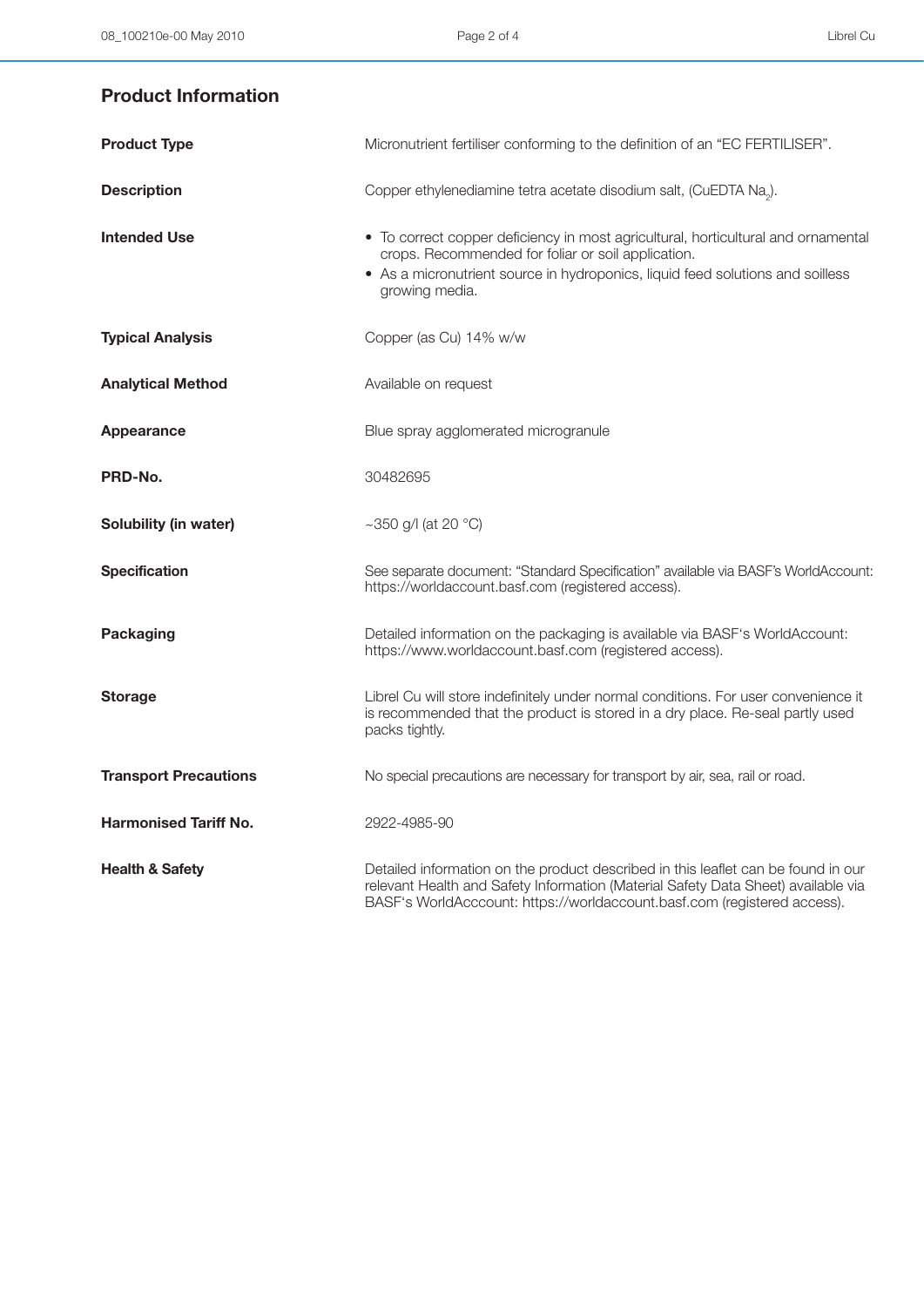| <b>Directions for Use</b>      |                                                                                                                                                                                     |                                                            |                                                                                                                                                                                                                                                                                                                                           |
|--------------------------------|-------------------------------------------------------------------------------------------------------------------------------------------------------------------------------------|------------------------------------------------------------|-------------------------------------------------------------------------------------------------------------------------------------------------------------------------------------------------------------------------------------------------------------------------------------------------------------------------------------------|
| <b>General Information</b>     | carried out.                                                                                                                                                                        |                                                            | Librel Cu gives best results when crops have adequate supplies of water and<br>major nutrients and are not under stress for any other reason. Conditions that<br>are responsible for one particular deficiency can also induce deficiencies of other<br>micronutrients. Always ensure that deficiencies are confirmed before treatment is |
| <b>Mixing With Water</b>       | agitation for a short while to ensure complete dissolution.                                                                                                                         |                                                            | Simply add the powder to water while it is being agitated, do not pre-mix. Continue                                                                                                                                                                                                                                                       |
| <b>Compatibility</b>           | phosphates such as liquid feeds and foliar fertilisers.                                                                                                                             |                                                            | Librel Cu is compatible with all other Librel chelates and many crop care<br>chemicals. It is also fully compatible with solutions containing soluble                                                                                                                                                                                     |
| <b>Foliar Application</b>      |                                                                                                                                                                                     |                                                            |                                                                                                                                                                                                                                                                                                                                           |
| <b>General Information</b>     | Librel Cu should be dissolved in a convenient volume of water to suit the spraying<br>machine being used and the target crop leaf area. The following points should be<br>observed. |                                                            |                                                                                                                                                                                                                                                                                                                                           |
|                                |                                                                                                                                                                                     | a film of moisture with little or no "run off".            | 1. The sprayer should be fitted with nozzles that produce a fine mist.<br>2. Only sufficient spray solution should be applied to coat the leaves and stems with                                                                                                                                                                           |
|                                | evening.                                                                                                                                                                            |                                                            | 3. Spraying should be carried out on a calm day but not during strong<br>sunshine or high temperatures. The best time is late afternoon or                                                                                                                                                                                                |
|                                |                                                                                                                                                                                     | spraying, the crop should be re-sprayed 3 or 4 days later. | 4. If rain is imminent, spraying should be postponed. If rain falls within 4 hours of                                                                                                                                                                                                                                                     |
| <b>Fruit Crops</b>             |                                                                                                                                                                                     |                                                            | Do not exceed a solution of 0.1% (1 g/l) for any one or combination of Librel<br>chelates. Some fruit varieties and cultivars can exhibit unpredictable sensitivity<br>to EDTA chelates. Where local experience of successful use is not available, we<br>strongly recommend small-scale test applications before wide spread use.        |
| <b>Rates of Use and Timing</b> | Crop                                                                                                                                                                                | <b>Rates of Use</b><br>(kg/ha)                             | <b>Timing</b>                                                                                                                                                                                                                                                                                                                             |
|                                | Winter cereals                                                                                                                                                                      | $0.25 - 0.75$                                              | Apply as soon as active growth<br>recommences in early spring. An<br>additional half rate application at<br>the flag stage (ZCK $37 - 39$ ) is also<br>beneficial                                                                                                                                                                         |

Other crops 0.25 – 0.75 Apply as soon as there is sufficient leaf area to absorb the spray

**Water Volume** The amount of Librel Cu to be applied should be mixed with a volume of water appropriate to the crop leaf area of the type of spraying machine being used.

> Arable crops: 200-600 litres per hectare. NB: Do not exceed a solution concentration of 0.1% (1 g/l).

Wetting Agent **Wetting Agent** Unless Librel Cu is to be applied with a pesticide containing sufficient wetter, then a standard, agricultural non-ionic wetting agent should be used as recommended by the manufacturer.

**Small Scale Use** For example using a knapsack sprayer. Prepare a  $0.05 - 0.1\%$  (0.5 – 1.0 g/l) solution and apply so as to coat the leaves and stems with a thin film of moisture with little or no run-off.